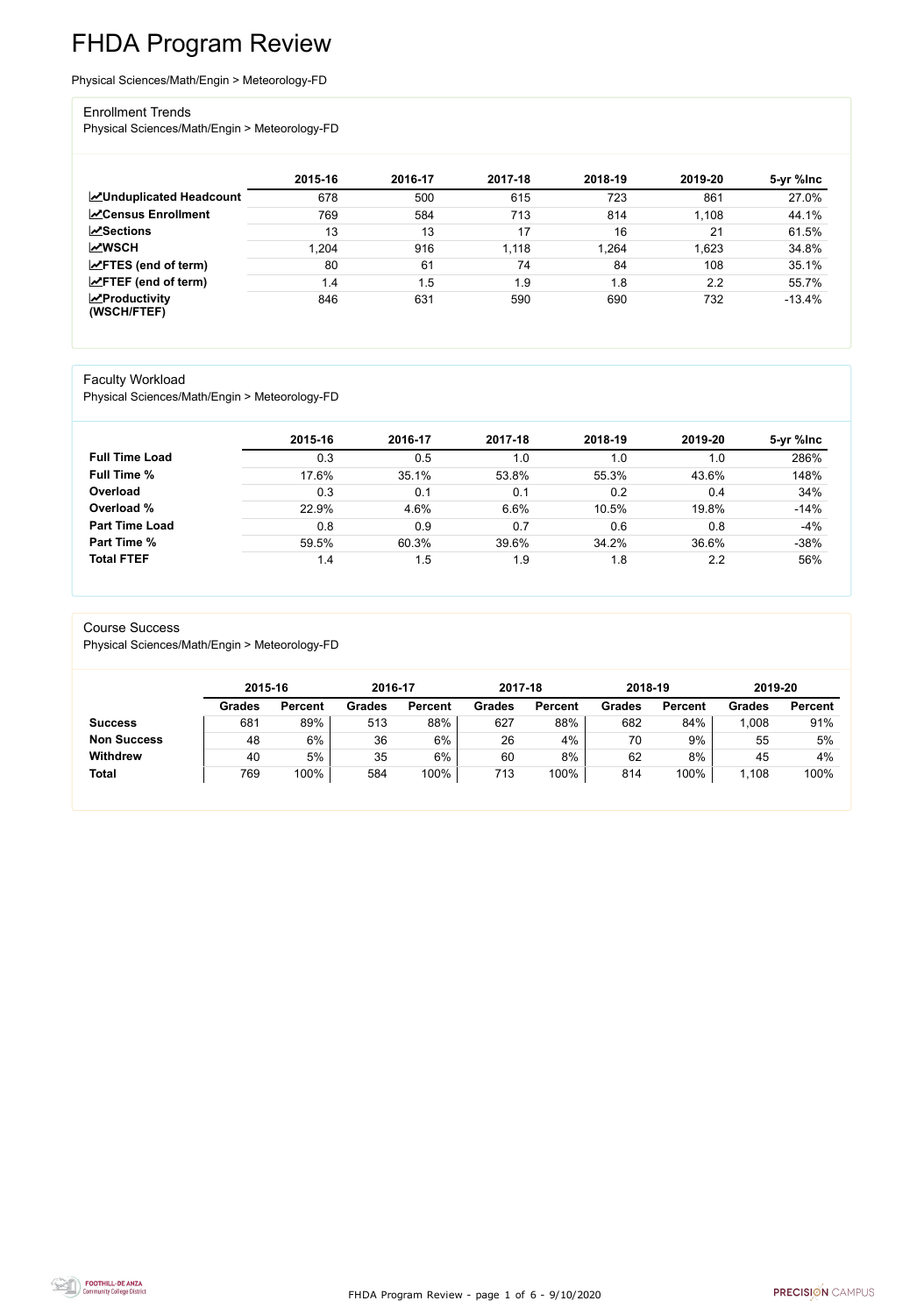FHDA Program Review - page 2 of 6 - 9/10/2020



## Course Success for African American, Latinx, and Filipinx Students

## Course Success for Asian, Native American, Pacific Islander, White, and Decline to State Students

|                    | 2015-16       |                | 2016-17       |                | 2017-18       |                | 2018-19       |                | 2019-20       |                |
|--------------------|---------------|----------------|---------------|----------------|---------------|----------------|---------------|----------------|---------------|----------------|
|                    | <b>Grades</b> | <b>Percent</b> | <b>Grades</b> | <b>Percent</b> | <b>Grades</b> | <b>Percent</b> | <b>Grades</b> | <b>Percent</b> | <b>Grades</b> | <b>Percent</b> |
| <b>Success</b>     | 180           | 80%            | 152           | 84%            | 189           | 82%            | 218           | 76%            | 298           | 85%            |
| <b>Non Success</b> | 27            | 12%            | 19            | 10%            |               | 3%             | 33            | 11%            | 31            | 9%             |
| <b>Withdrew</b>    | 18            | 8%             |               | $6\%$          | 34            | 15%            | 36            | 13%            | 20            | 6%             |
| <b>Total</b>       | 225           | 100%           | 182           | 100%           | 231           | 100%           | 287           | 100%           | 349           | 100%           |

|                    | 2015-16       |                | 2016-17       |                | 2017-18       |                | 2018-19       |                | 2019-20       |                |
|--------------------|---------------|----------------|---------------|----------------|---------------|----------------|---------------|----------------|---------------|----------------|
|                    | <b>Grades</b> | <b>Percent</b> | <b>Grades</b> | <b>Percent</b> | <b>Grades</b> | <b>Percent</b> | <b>Grades</b> | <b>Percent</b> | <b>Grades</b> | <b>Percent</b> |
| <b>Success</b>     | 501           | 92%            | 361           | 90%            | 438           | 91%            | 464           | 88%            | 710           | 94%            |
| <b>Non Success</b> | 21            | 4%             | 17            | 4%             | 18            | 4%             | 37            | 7%             | 24            | 3%             |
| <b>Withdrew</b>    | 22            | 4%             | 24            | 6%             | 26            | 5%             | 26            | 5%             | 25            | 3%             |
| <b>Total</b>       | 544           | 100%           | 402           | 100%           | 482           | 100%           | 527           | 100%           | 759           | 100%           |
|                    |               |                |               |                |               |                |               |                |               |                |

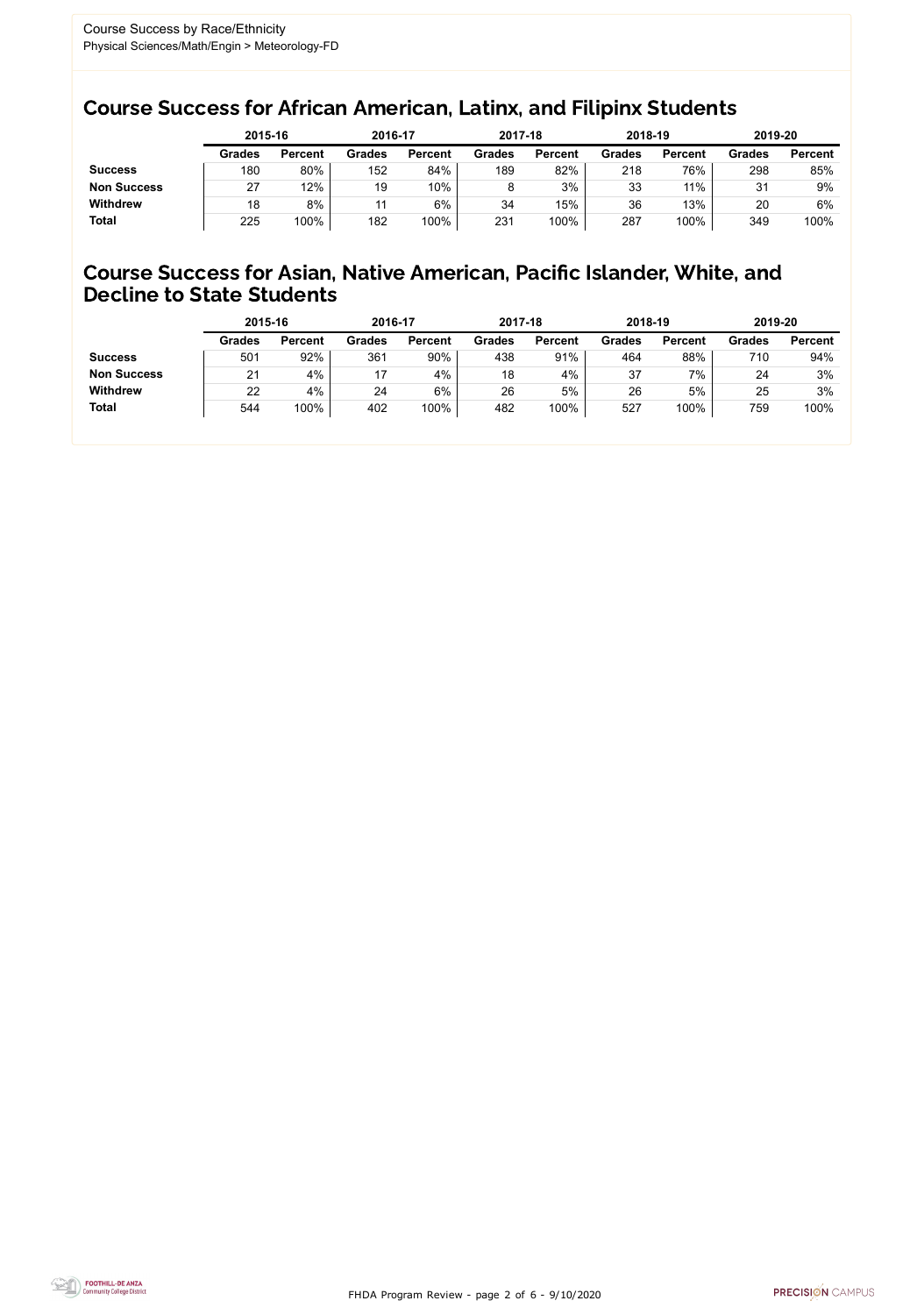FHDA Program Review - page 3 of 6 - 9/10/2020



Some courses may continue to be listed but no longer have data due to renumbering or because the course was not offered in the past five years.



## by Gender

|                     | 2015-16 |                |     | 2016-17        |     | 2017-18        | 2018-19 |                | 2019-20 |                |
|---------------------|---------|----------------|-----|----------------|-----|----------------|---------|----------------|---------|----------------|
|                     | Enr     | <b>Percent</b> | Enr | <b>Percent</b> | Enr | <b>Percent</b> | Enr     | <b>Percent</b> | Enr     | <b>Percent</b> |
| Female              | 371     | 48%            | 301 | 52%            | 327 | 46%            | 400     | 49%            | 471     | 43%            |
| <b>Male</b>         | 395     | 51%            | 280 | 48%            | 376 | 53%            | 413     | 51%            | 632     | 57%            |
| <b>Non-Binary</b>   |         | $0\%$          |     | 0%             | 0   | 0%             |         | $0\%$          |         | 0%             |
| <b>Not Reported</b> |         | $0\%$          |     | $1\%$          | 10  | $1\%$          |         | $0\%$          |         | 0%             |
| <b>Total</b>        | 769     | 100%           | 584 | 100%           | 713 | 100%           | 814     | 100%           | 1,108   | 100%           |

## by Ethnicity

|                         | 2015-16 |                |              | 2016-17        |     | 2017-18        | 2018-19 |                | 2019-20 |                |
|-------------------------|---------|----------------|--------------|----------------|-----|----------------|---------|----------------|---------|----------------|
|                         | Enr     | <b>Percent</b> | Enr          | <b>Percent</b> | Enr | <b>Percent</b> | Enr     | <b>Percent</b> | Enr     | <b>Percent</b> |
| <b>African American</b> | 29      | 4%             | 28           | 5%             | 22  | 3%             | 45      | 6%             | 39      | 4%             |
| Asian                   | 420     | 55%            | 311          | 53%            | 366 | 51%            | 391     | 48%            | 589     | 53%            |
| <b>Filipinx</b>         | 47      | 6%             | 38           | 7%             | 69  | 10%            | 57      | 7%             | 68      | 6%             |
| Latinx                  | 149     | 19%            | 116          | 20%            | 140 | 20%            | 185     | 23%            | 242     | 22%            |
| <b>Native American</b>  | 0       | 0%             | $\mathbf{0}$ | $0\%$          | 4   | $1\%$          | 3       | $0\%$          | 0       | $0\%$          |
| <b>Pacific Islander</b> | 6       | 1%             | 5            | $1\%$          | 4   | $1\%$          | 11      | 1%             | 10      | $1\%$          |
| White                   | 96      | 12%            | 73           | 13%            | 94  | 13%            | 110     | 14%            | 129     | 12%            |
| <b>Decline to State</b> | 22      | 3%             | 13           | 2%             | 14  | 2%             | 12      | 1%             | 31      | 3%             |
| <b>Total</b>            | 769     | 100%           | 584          | 100%           | 713 | 100%           | 814     | 100%           | 1,108   | 100%           |

## by Age

|              | 2015-16 |                | 2016-17 |                | 2017-18 |                | 2018-19 |                | 2019-20 |                |
|--------------|---------|----------------|---------|----------------|---------|----------------|---------|----------------|---------|----------------|
|              | Enr     | <b>Percent</b> | Enr     | <b>Percent</b> | Enr     | <b>Percent</b> | Enr     | <b>Percent</b> | Enr     | <b>Percent</b> |
| 19 or less   | 142     | 18%            | 99      | 17%            | 124     | 17%            | 195     | 24%            | 247     | 22%            |
| $20 - 24$    | 485     | 63%            | 363     | 62%            | 454     | 64%            | 487     | 60%            | 679     | 61%            |
| 25-39        | 117     | 15%            | 112     | 19%            | 122     | 17%            | 115     | 14%            | 158     | 14%            |
| $40 +$       | 25      | 3%             | 10      | 2%             | 13      | 2%             | 17      | 2%             | 24      | 2%             |
| <b>Total</b> | 769     | 100%           | 584     | 100%           | 713     | 100%           | 814     | 100%           | 1,108   | 100%           |

## by Education Level

|                           | 2015-16 |                |     | 2016-17        |     | 2017-18        | 2018-19 |                | 2019-20 |                |
|---------------------------|---------|----------------|-----|----------------|-----|----------------|---------|----------------|---------|----------------|
|                           | Enr     | <b>Percent</b> | Enr | <b>Percent</b> | Enr | <b>Percent</b> | Enr     | <b>Percent</b> | Enr     | <b>Percent</b> |
| <b>Bachelor or higher</b> | 15      | 2%             |     | $1\%$          | 23  | 3%             | 19      | 2%             | 23      | 2%             |
| <b>Associate</b>          | 16      | 2%             | 8   | $1\%$          | 17  | 2%             |         | $1\%$          | 32      | 3%             |
| <b>HS/Equivalent</b>      | 675     | 88%            | 531 | 91%            | 614 | 86%            | 737     | 91%            | 976     | 88%            |
| <b>All Other</b>          | 63      | 8%             | 38  | 7%             | 59  | 8%             | 51      | 6%             |         | 7%             |
| <b>Total</b>              | 769     | 100%           | 584 | 100%           | 713 | 100%           | 814     | 100%           | 1,108   | 100%           |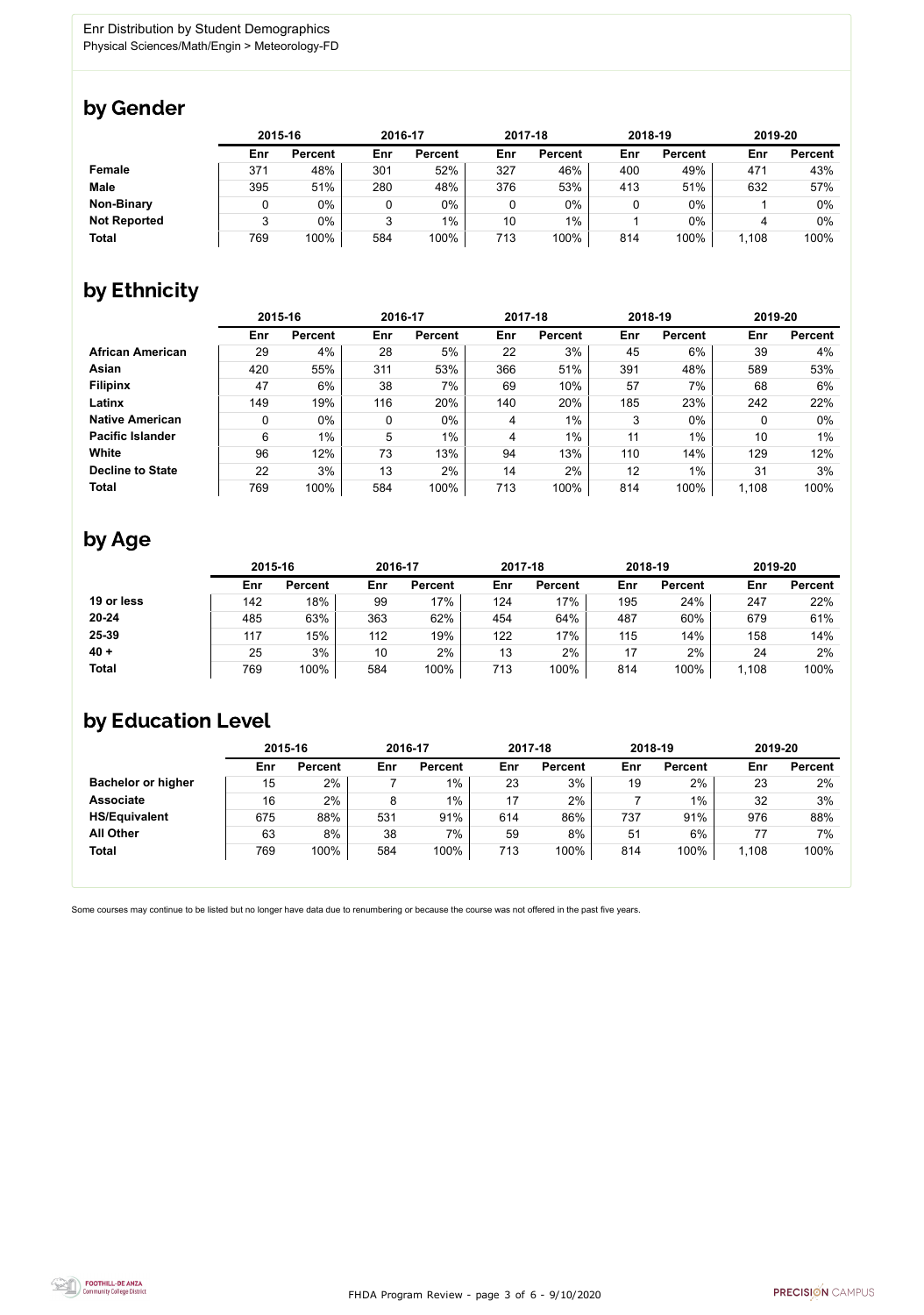FHDA Program Review - page 4 of 6 - 9/10/2020



## Success Rates by Gender Physical Sciences/Math/Engin > Meteorology-FD

|                     |                | 2019-20        |                    |                |                 |                |               |                |  |  |  |  |  |
|---------------------|----------------|----------------|--------------------|----------------|-----------------|----------------|---------------|----------------|--|--|--|--|--|
|                     | <b>Success</b> |                | <b>Non Success</b> |                | <b>Withdrew</b> |                | <b>Total</b>  |                |  |  |  |  |  |
|                     | <b>Grades</b>  | <b>Percent</b> | <b>Grades</b>      | <b>Percent</b> | <b>Grades</b>   | <b>Percent</b> | <b>Grades</b> | <b>Percent</b> |  |  |  |  |  |
| Female              | 423            | 90%            | 24                 | 5%             | 24              | 5%             | 471           | 100%           |  |  |  |  |  |
| <b>Male</b>         | 580            | 92%            | 31                 | 5%             | 21              | 3%             | 632           | 100%           |  |  |  |  |  |
| <b>Non-Binary</b>   |                | 100%           |                    | $0\%$          | 0               | $0\%$          |               | 100%           |  |  |  |  |  |
| <b>Not Reported</b> | 4              | 100%           |                    | $0\%$          | 0               | $0\%$          | 4             | 100%           |  |  |  |  |  |
| All                 | 1,008          | 91%            | 55                 | 5%             | 45              | 4%             | 1,108         | 100%           |  |  |  |  |  |

|                     | 2018-19       |                                      |               |                |               |                 |               |                |  |  |  |  |  |
|---------------------|---------------|--------------------------------------|---------------|----------------|---------------|-----------------|---------------|----------------|--|--|--|--|--|
|                     |               | <b>Non Success</b><br><b>Success</b> |               |                |               | <b>Withdrew</b> | <b>Total</b>  |                |  |  |  |  |  |
|                     | <b>Grades</b> | <b>Percent</b>                       | <b>Grades</b> | <b>Percent</b> | <b>Grades</b> | <b>Percent</b>  | <b>Grades</b> | <b>Percent</b> |  |  |  |  |  |
| <b>Female</b>       | 339           | 85%                                  | 26            | 7%             | 35            | 9%              | 400           | 100%           |  |  |  |  |  |
| <b>Male</b>         | 343           | 83%                                  | 43            | 10%            | 27            | 7%              | 413           | 100%           |  |  |  |  |  |
| <b>Non-Binary</b>   | 0             | N/A                                  |               | N/A            | v             | N/A             | U             | 100%           |  |  |  |  |  |
| <b>Not Reported</b> | 0             | 0%                                   |               | 100%           | υ             | $0\%$           |               | 100%           |  |  |  |  |  |
| All                 | 682           | 84%                                  | 70            | 9%             | 62            | 8%              | 814           | 100%           |  |  |  |  |  |

|                     | 2017-18                                                 |                |               |                |               |                |               |                |  |  |  |  |
|---------------------|---------------------------------------------------------|----------------|---------------|----------------|---------------|----------------|---------------|----------------|--|--|--|--|
|                     | <b>Withdrew</b><br><b>Non Success</b><br><b>Success</b> |                |               |                |               |                |               | <b>Total</b>   |  |  |  |  |
|                     | <b>Grades</b>                                           | <b>Percent</b> | <b>Grades</b> | <b>Percent</b> | <b>Grades</b> | <b>Percent</b> | <b>Grades</b> | <b>Percent</b> |  |  |  |  |
| <b>Female</b>       | 290                                                     | 89%            | 15            | 5%             | 22            | 7%             | 327           | 100%           |  |  |  |  |
| <b>Male</b>         | 327                                                     | 87%            | 11            | 3%             | 38            | 10%            | 376           | 100%           |  |  |  |  |
| <b>Non-Binary</b>   | 0                                                       | N/A            |               | N/A            | 0             | N/A            | υ             | 100%           |  |  |  |  |
| <b>Not Reported</b> | 10                                                      | 100%           |               | 0%             | 0             | $0\%$          | 10            | 100%           |  |  |  |  |
| All                 | 627                                                     | 88%            | 26            | 4%             | 60            | 8%             | 713           | 100%           |  |  |  |  |

|                     |               | 2016-17                              |               |                |                 |                |               |                |  |  |
|---------------------|---------------|--------------------------------------|---------------|----------------|-----------------|----------------|---------------|----------------|--|--|
|                     |               | <b>Non Success</b><br><b>Success</b> |               |                | <b>Withdrew</b> |                | <b>Total</b>  |                |  |  |
|                     | <b>Grades</b> | <b>Percent</b>                       | <b>Grades</b> | <b>Percent</b> | <b>Grades</b>   | <b>Percent</b> | <b>Grades</b> | <b>Percent</b> |  |  |
| <b>Female</b>       | 257           | 85%                                  | 21            | 7%             | 23              | 8%             | 301           | 100%           |  |  |
| <b>Male</b>         | 254           | 91%                                  | 14            | 5%             | 12              | 4%             | 280           | 100%           |  |  |
| <b>Non-Binary</b>   | 0             | N/A                                  |               | N/A            | 0               | N/A            | 0             | 100%           |  |  |
| <b>Not Reported</b> | ⌒             | 67%                                  |               | 33%            | 0               | $0\%$          | 3             | 100%           |  |  |
| All                 | 513           | 88%                                  | 36            | 6%             | 35              | 6%             | 584           | 100%           |  |  |

|                     |               | 2015-16                              |               |                |                 |                |               |                |  |  |
|---------------------|---------------|--------------------------------------|---------------|----------------|-----------------|----------------|---------------|----------------|--|--|
|                     |               | <b>Non Success</b><br><b>Success</b> |               |                | <b>Withdrew</b> |                | <b>Total</b>  |                |  |  |
|                     | <b>Grades</b> | <b>Percent</b>                       | <b>Grades</b> | <b>Percent</b> | <b>Grades</b>   | <b>Percent</b> | <b>Grades</b> | <b>Percent</b> |  |  |
| Female              | 328           | 88%                                  | 22            | 6%             | 21              | 6%             | 371           | 100%           |  |  |
| <b>Male</b>         | 351           | 89%                                  | 25            | 6%             | 19              | 5%             | 395           | 100%           |  |  |
| <b>Non-Binary</b>   |               | N/A                                  | 0             | N/A            |                 | N/A            |               | 100%           |  |  |
| <b>Not Reported</b> | າ             | 67%                                  |               | 33%            |                 | $0\%$          | 3             | 100%           |  |  |
| All                 | 681           | 89%                                  | 48            | 6%             | 40              | 5%             | 769           | 100%           |  |  |

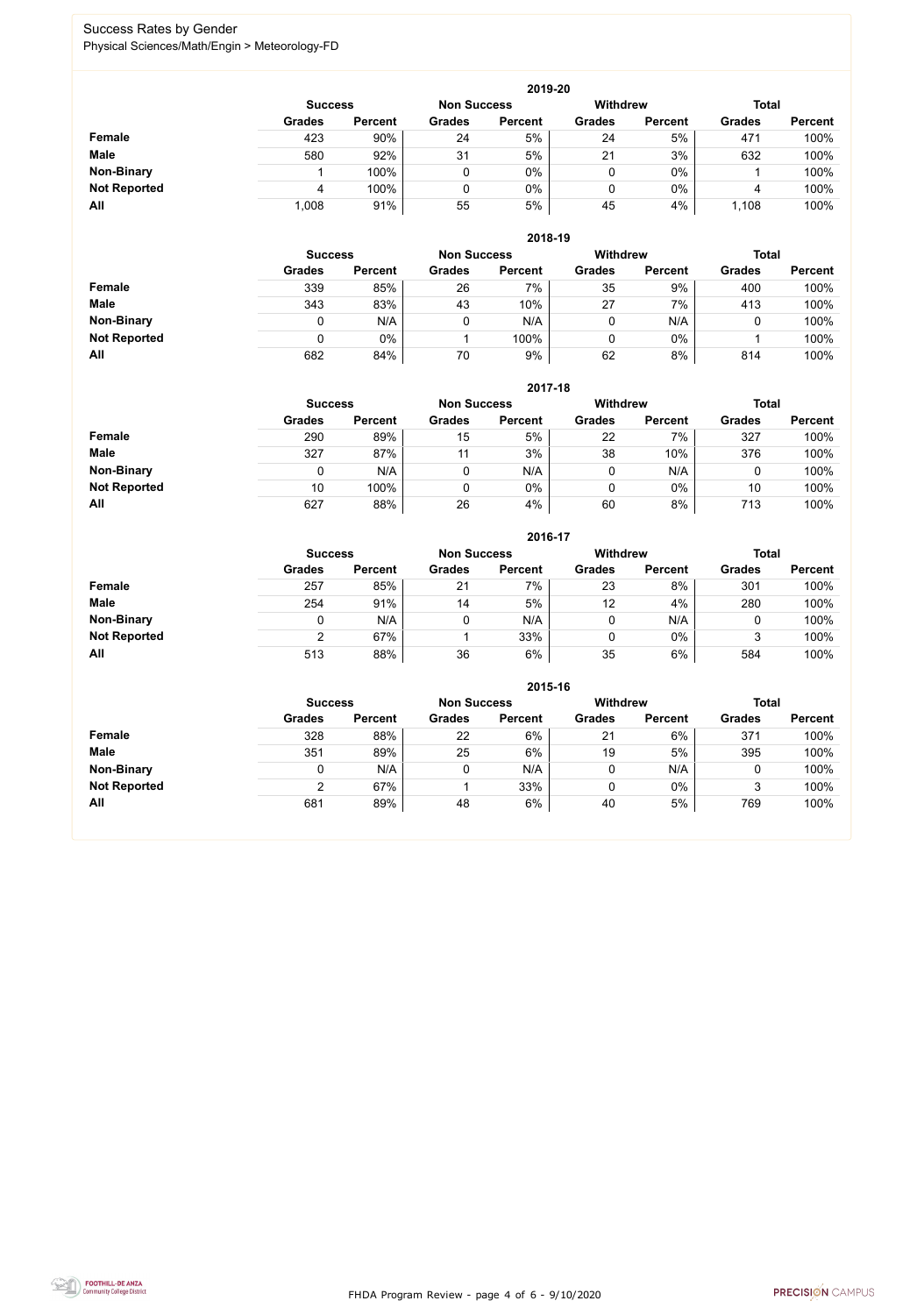FHDA Program Review - page 5 of 6 - 9/10/2020



## Success Rates by Age Physical Sciences/Math/Engin > Meteorology-FD

|            |                |                    |               | 2019-20         |               |                |               |                |
|------------|----------------|--------------------|---------------|-----------------|---------------|----------------|---------------|----------------|
|            | <b>Success</b> | <b>Non Success</b> |               | <b>Withdrew</b> |               | <b>Total</b>   |               |                |
|            | <b>Grades</b>  | <b>Percent</b>     | <b>Grades</b> | <b>Percent</b>  | <b>Grades</b> | <b>Percent</b> | <b>Grades</b> | <b>Percent</b> |
| 19 or less | 230            | 93%                | 14            | 6%              | ο<br>J        | 1%             | 247           | 100%           |
| $20 - 24$  | 622            | 92%                | 28            | 4%              | 29            | 4%             | 679           | 100%           |
| 25-39      | 136            | 86%                | 13            | 8%              | 9             | 6%             | 158           | 100%           |
| $40 +$     | 20             | 83%                |               | 0%              | 4             | 17%            | 24            | 100%           |
| All        | 1,008          | 91%                | 55            | 5%              | 45            | 4%             | 1,108         | 100%           |

|            |                |                |                    | 2018-19        |               |                 |               |                |
|------------|----------------|----------------|--------------------|----------------|---------------|-----------------|---------------|----------------|
|            | <b>Success</b> |                | <b>Non Success</b> |                |               | <b>Withdrew</b> |               | <b>Total</b>   |
|            | <b>Grades</b>  | <b>Percent</b> | <b>Grades</b>      | <b>Percent</b> | <b>Grades</b> | <b>Percent</b>  | <b>Grades</b> | <b>Percent</b> |
| 19 or less | 172            | 88%            | 12                 | 6%             | 11            | 6%              | 195           | 100%           |
| $20 - 24$  | 404            | 83%            | 46                 | 9%             | 37            | 8%              | 487           | 100%           |
| 25-39      | 90             | 78%            | 12                 | 10%            | 13            | 11%             | 115           | 100%           |
| $40 +$     | 16             | 94%            |                    | 0%             |               | 6%              | 17            | 100%           |
| All        | 682            | 84%            | 70                 | 9%             | 62            | 8%              | 814           | 100%           |

**2017-18**

|            |                |                    |               | 2017-18         |               |                |               |                |
|------------|----------------|--------------------|---------------|-----------------|---------------|----------------|---------------|----------------|
|            | <b>Success</b> | <b>Non Success</b> |               | <b>Withdrew</b> |               | <b>Total</b>   |               |                |
|            | <b>Grades</b>  | <b>Percent</b>     | <b>Grades</b> | <b>Percent</b>  | <b>Grades</b> | <b>Percent</b> | <b>Grades</b> | <b>Percent</b> |
| 19 or less | 113            | 91%                | 3             | 2%              | 8             | 6%             | 124           | 100%           |
| $20 - 24$  | 397            | 87%                | 16            | 4%              | 41            | 9%             | 454           | 100%           |
| 25-39      | 105            | 86%                |               | 6%              | 10            | 8%             | 122           | 100%           |
| $40 +$     | 12             | 92%                |               | 0%              |               | 8%             | 13            | 100%           |
| All        | 627            | 88%                | 26            | 4%              | 60            | 8%             | 713           | 100%           |

#### **2016-17**



|            |                |                |                    | <b>ZUID-17</b> |                 |                |               |                |
|------------|----------------|----------------|--------------------|----------------|-----------------|----------------|---------------|----------------|
|            | <b>Success</b> |                | <b>Non Success</b> |                | <b>Withdrew</b> |                | <b>Total</b>  |                |
|            | <b>Grades</b>  | <b>Percent</b> | <b>Grades</b>      | <b>Percent</b> | <b>Grades</b>   | <b>Percent</b> | <b>Grades</b> | <b>Percent</b> |
| 19 or less | 90             | 91%            | 4                  | 4%             | 5               | 5%             | 99            | 100%           |
| $20 - 24$  | 319            | 88%            | 25                 | 7%             | 19              | 5%             | 363           | 100%           |
| 25-39      | 95             | 85%            | 6                  | 5%             | 11              | 10%            | 112           | 100%           |
| $40 +$     | 9              | 90%            |                    | 10%            |                 | $0\%$          | 10            | 100%           |
| All        | 513            | 88%            | 36                 | 6%             | 35              | 6%             | 584           | 100%           |

|            |                                      |                |               | 2015-16         |               |                |               |                |
|------------|--------------------------------------|----------------|---------------|-----------------|---------------|----------------|---------------|----------------|
|            | <b>Non Success</b><br><b>Success</b> |                |               | <b>Withdrew</b> |               | <b>Total</b>   |               |                |
|            | <b>Grades</b>                        | <b>Percent</b> | <b>Grades</b> | <b>Percent</b>  | <b>Grades</b> | <b>Percent</b> | <b>Grades</b> | <b>Percent</b> |
| 19 or less | 133                                  | 94%            | 5             | 4%              | 4             | 3%             | 142           | 100%           |
| $20 - 24$  | 427                                  | 88%            | 34            | 7%              | 24            | 5%             | 485           | 100%           |
| 25-39      | 101                                  | 86%            |               | 6%              | 9             | 8%             | 117           | 100%           |
| $40 +$     | 20                                   | 80%            | 2             | 8%              | 3             | 12%            | 25            | 100%           |
| <b>All</b> | 681                                  | 89%            | 48            | 6%              | 40            | 5%             | 769           | 100%           |